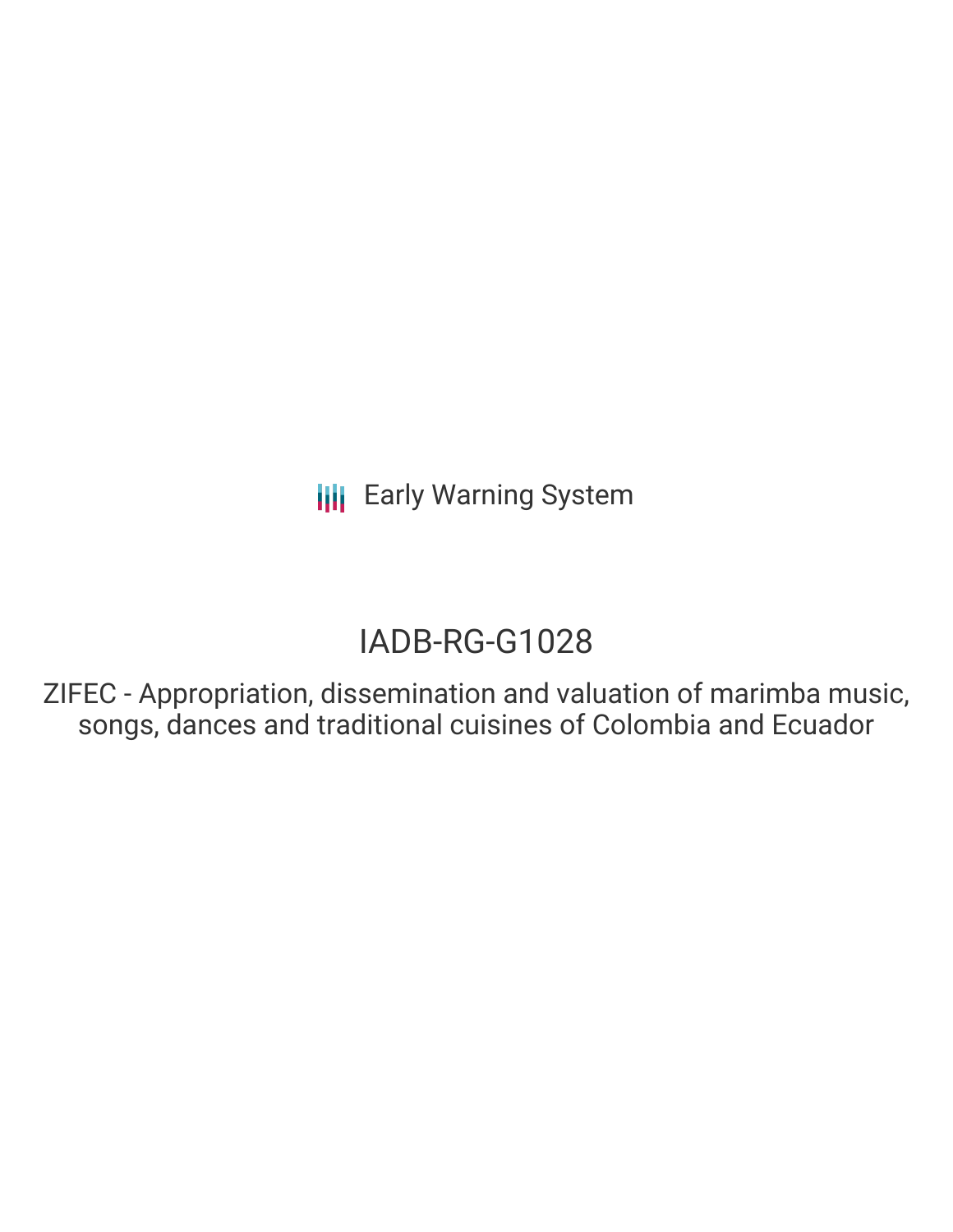

ZIFEC - Appropriation, dissemination and valuation of marimba music, songs, dances and traditional cuisines of Colombia and Ecuador

#### **Quick Facts**

| <b>Countries</b>               | Colombia, Ecuador                          |
|--------------------------------|--------------------------------------------|
| <b>Specific Location</b>       | Esmeraldas (Ecuador) and Nariño (Colombia) |
| <b>Financial Institutions</b>  | Inter-American Development Bank (IADB)     |
| <b>Status</b>                  | Active                                     |
| <b>Bank Risk Rating</b>        | U                                          |
| <b>Borrower</b>                | Regional                                   |
| <b>Sectors</b>                 | <b>Education and Health</b>                |
| <b>Investment Type(s)</b>      | Grant                                      |
| <b>Investment Amount (USD)</b> | $$0.22$ million                            |
| <b>Project Cost (USD)</b>      | $$0.25$ million                            |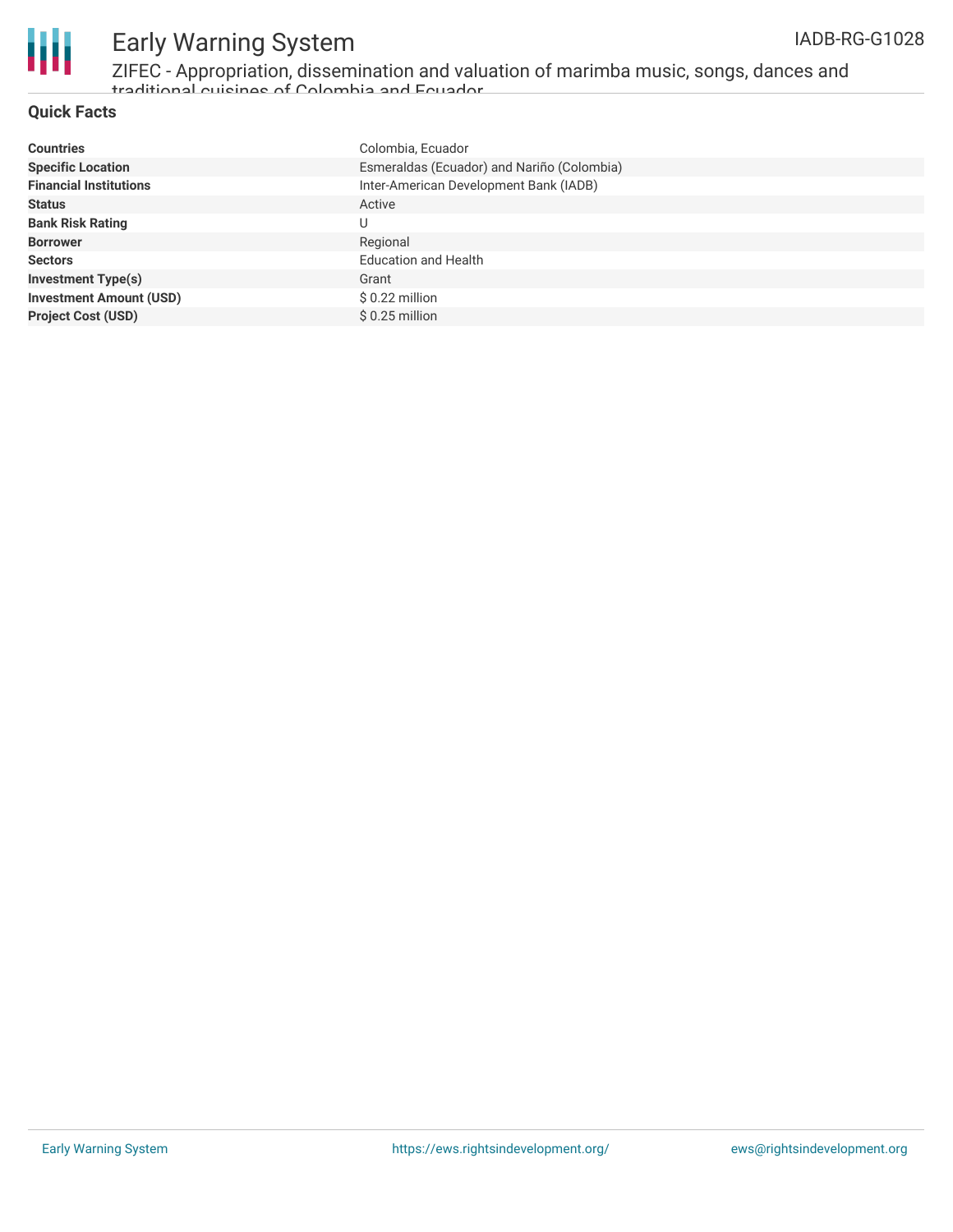

ZIFEC - Appropriation, dissemination and valuation of marimba music, songs, dances and traditional cuisines of Colombia and Ecuador

### **Project Description**

Strengthen social appropriation and the safeguarding of binational cultural heritage in the territories of Esmeraldas, Ecuador, and Narino, Colombia, mainly through purchasing goods and services that enable the promotion of creative and cultural economy activities, especially in the performing arts, music, and gastronomy.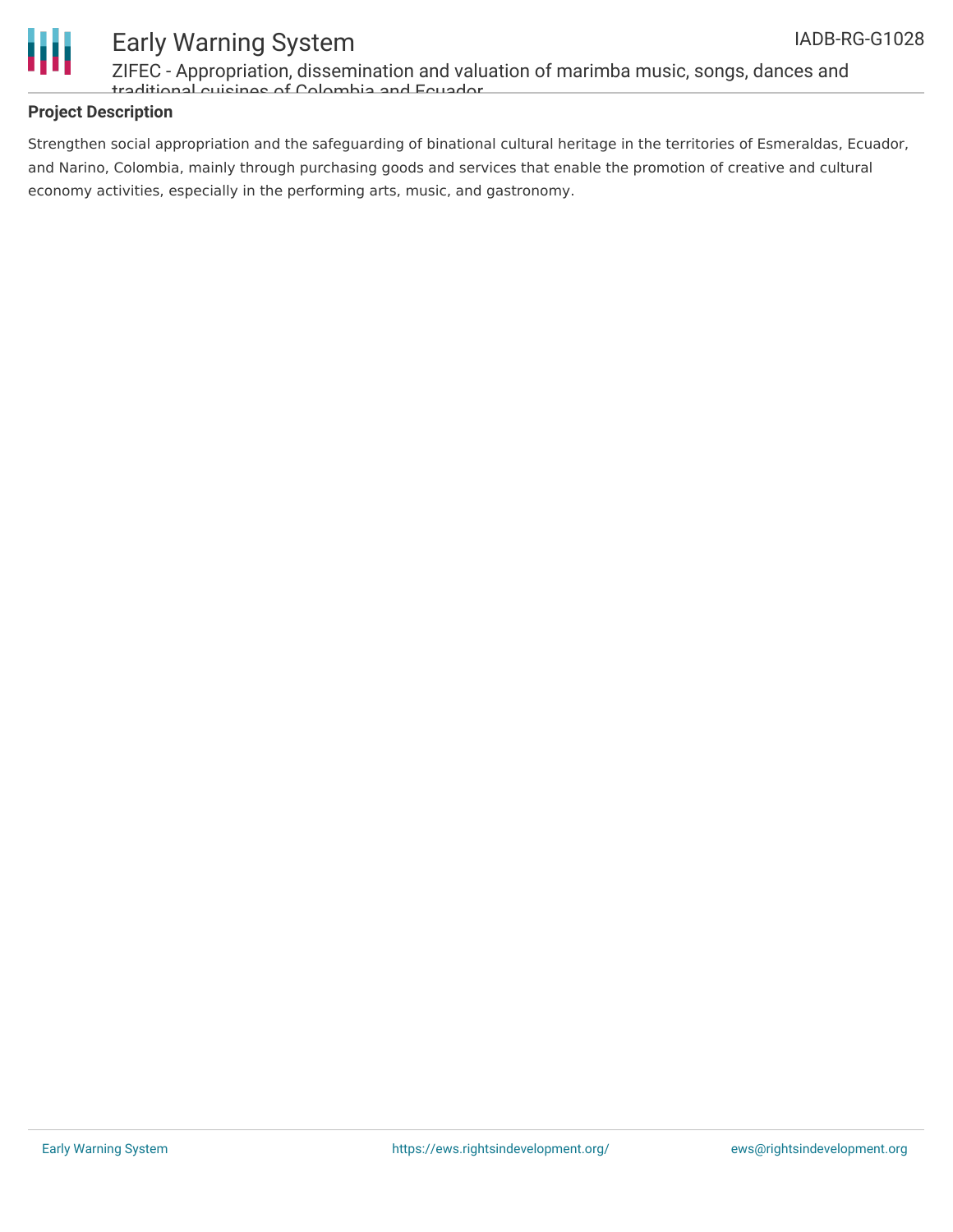

ZIFEC - Appropriation, dissemination and valuation of marimba music, songs, dances and traditional cuisines of Colombia and Ecuador

#### **Investment Description**

• Inter-American Development Bank (IADB)